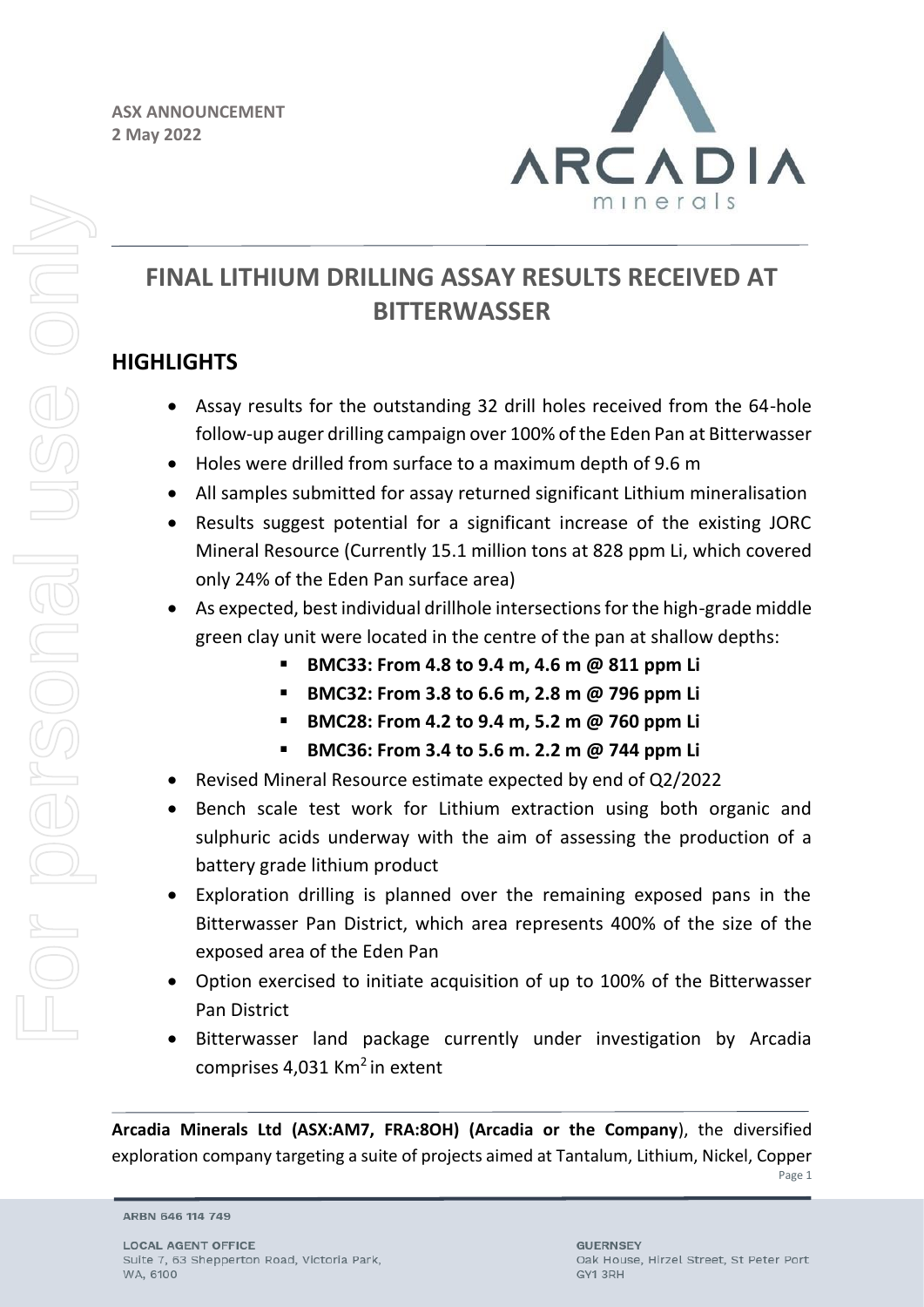

and Gold in Namibia, is pleased to announce final drill results from the Eden Pan at its Bitterwasser Lithium clay project.

**Philip le Roux, the Chief Executive of Arcadia stated:** *"The drilling results bode well for a significant increase to the existing Mineral Resource of 15Mt, especially considering that the maiden Mineral Resource was derived from 16 drill holes (i.e. 24% of Eden Pan area) and that 43 holes of the 64-hole follow-up auger drilling campaign intersected the Middle Green Clay Unit, all of which were significantly mineralised to a similar tenor than what we've seen from our first drilling campaign at the Eden Pan. The work to declare a revised Mineral Resource is being run concurrently with bench-scale test work (expected to be finalised by Q3/2022) for Lithium extraction using both organic and sulphuric acids with the aim of investigating the possibilities of production of a battery grade lithium product".* 

#### **Exploration Results**

Assay results for the outstanding 32 drill holes from the 64-hole follow-up auger drilling campaign completed on 9 February 2022<sup>1</sup> over the Eden Pan was received. All the drill holes commenced in the mineralised Upper Brown Clay Unit and every hole, except two drill holes where thin clay units were intercepted at the edges of the Eden Pan, were sampled from top to bottom up to a depth of 9.60m. Notably, the entire sequence of the drill holes sampled (i.e. Upper Brown Clay Unit and Middle Green Glay Unit) returned lithium mineralisation<sup>2</sup>.

The Middle Green Clay Unit, lithologically named the Middle-Unit (MU), comprises the dominant lithological unit from which the maiden Mineral Resource<sup>3</sup> was derived. This green clay unit was intersected in 18 of the 32 drill holes from which assay results were received and extended from a depth of 1.4 m below surface to the maximum End-of-Hole (EOH) depth of 9.60m. A total of 43 holes from the 64-hole follow-up auger drilling campaign intersected the Middle Green Clay Unit at similar depths.

<sup>1</sup> Refer to ASX Announcement dated 10 March 2022 titled "*Encouraging lithium drilling assay results at Bitterwasser*".

<sup>&</sup>lt;sup>2</sup> Refer to Annexures 1 and 2 for a location map and table of the reported drill hole intercepts.

<sup>3</sup> Refer to ASX Announcement dated 3 November 2021 titled "Arcadia acquires lithium project with JORC Mineral Resources".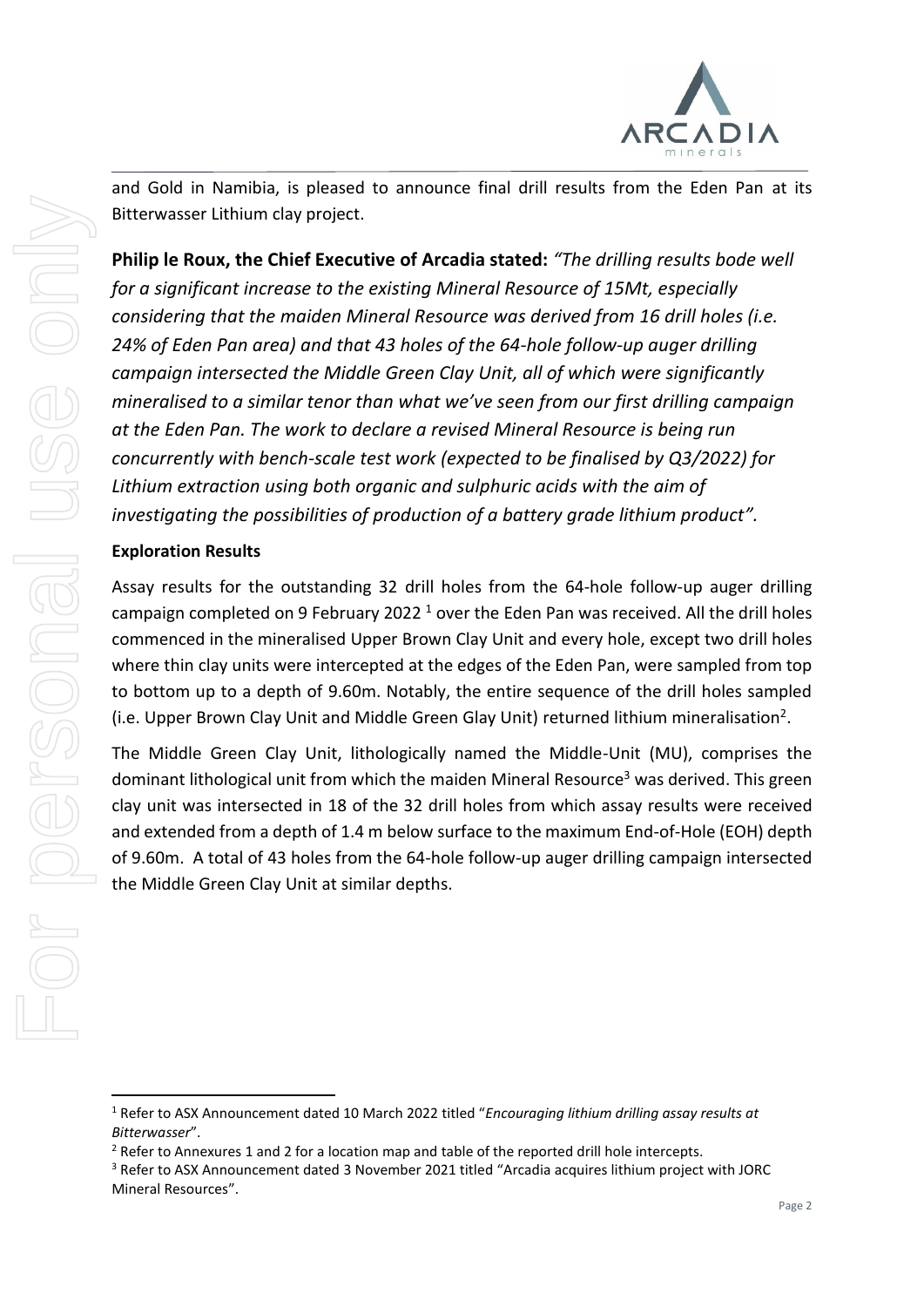



**Figure1:** Stacked cross section of the Eden Pan depicting drill-hole interpretation with reference to the existing Mineral Resource (green layers) and clay units intercepted in the follow-up auger drilling program.

As expected, the best individual drillhole intersections for the high-grade Middle Green Clay Unit were located in the centre of the pan. These results are:

- **BMC33: From 4.8 to 9.4 m, 4.6 m @ 811 ppm Li**
- **BMC32: From 3.8 to 6.6 m, 2.8 m @ 796 ppm Li**
- **BMC28: From 4.2 to 9.4 m, 5.2 m @ 760 ppm Li**
- **BMC36: From 3.4 to 5.6 m. 2.2 m @ 744 ppm Li**

The Company has appointed Creo Design, who previously prepared the maiden Mineral Resource estimate<sup>3</sup>, to update and revise the JORC Mineral Resource estimate for the Eden Pan. The updated Mineral Resource estimate, if any, is expected during the latter part of Q2 of 2022.

#### **Acquisition of Bitterwasser Pan District**

Through its local subsidiary, Brines Mining and Exploration Namibia (Pty) Ltd (BME), Arcadia has exercised a first option in terms of an acquisition agreement to acquire up to 100% of Bitterwasser Lithium Exploration (Pty) Ltd (BLE), which acquisition agreement was approved by shareholders on 5 April 2022<sup>4</sup>. By exercising the first option, Arcadia has acquired 25% of BLE in return for a consideration of approximately A\$92,000. Arcadia holds an additional option for 2 years from 12 April 2022 to acquire the remaining 75% of BLE (and thereby own 100% of the Bitterwasser Pan district) in consideration of approximately A\$184,000.

<sup>4</sup> Refer ASX Announcements dated 14 March 2022 and 5 April 2022 respectively titled "*Notice of General Meeting/Proxy Form*" and "*Results of Meeting*"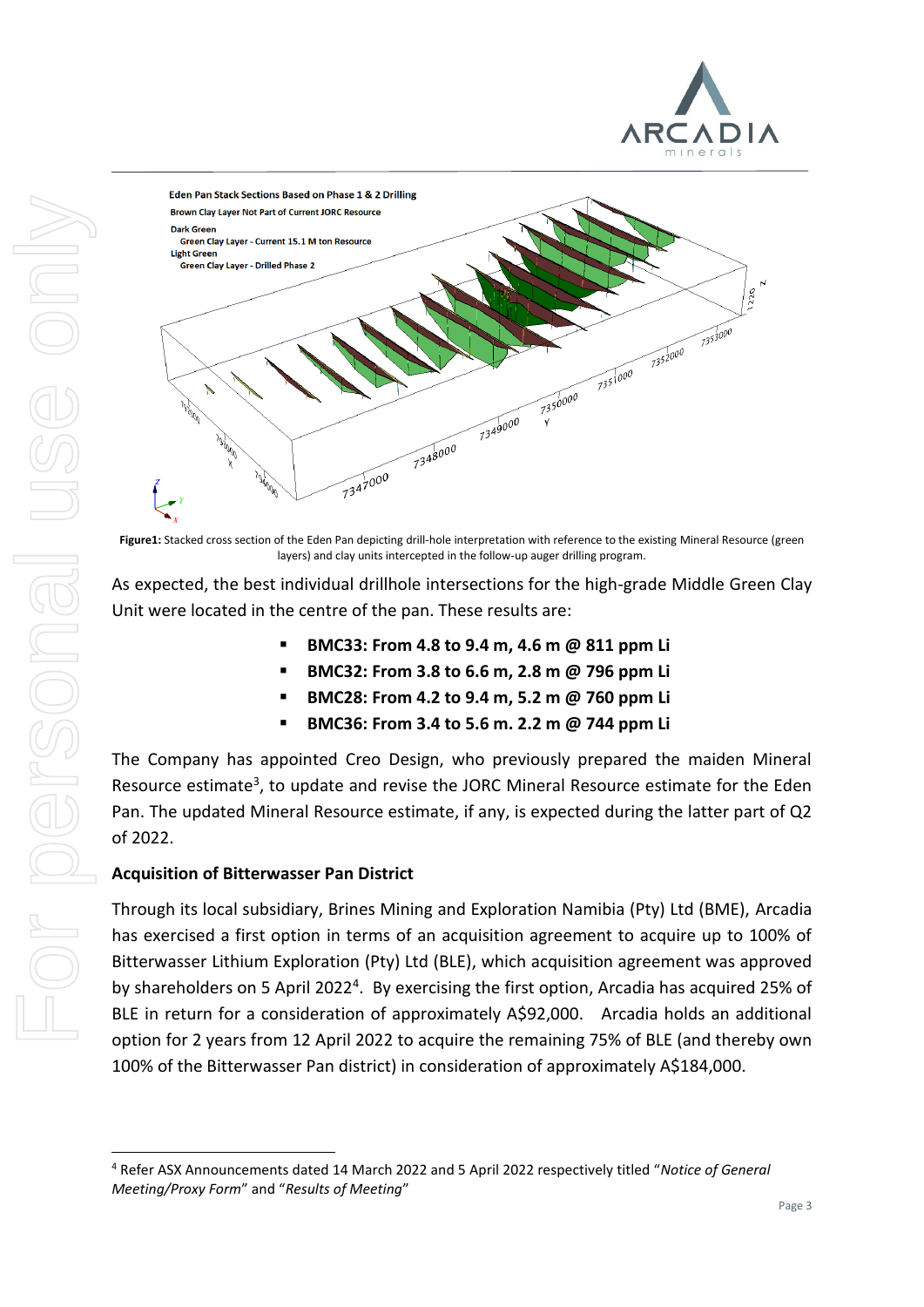

Combined with the 3,438Km<sup>2</sup> owned by BME and the BLE licenses, the land holding currently under investigation by Arcadia comprises 4,031Km<sup>2</sup> in extent.

### **Additional Pans**

In addition to the drilling program the Company undertook a regional study to identify other potential exposed pans within the license area. Satellite and aerial photo interpretation of the Bitterwasser license areas identified 7 additional pans bringing the exposed surface pans to a total of 14, all of which, when combined, cover 9,594 hectares (95.94Km<sup>2</sup>) in extent. This land package compares favourably with the total surface area under investigation by Bacanora Minerals Ltd at its Sonora Lithium Project (for 8,154ha) in Mexico<sup>5</sup>, and operations in Clayton Valley (Cypress Development Corp. for 2,197 ha) in Nevada, United States<sup>6</sup>.

The focus of exploration to date was conducted over the Eden Pan (noted as Pan 5 in Annexure 2), which is 2km by 5km in extent and constitutes 19% of all the exposed pan surface areas identified to date at the Bitterwasser Lithium Project.

Except for the Eden pan, all the pans located over the eastern edge of the Kalkrand halfgraben<sup>7</sup> remains to be tested for Lithium mineralisation in the clays. However, the location of the pans and the mineralisation model of the Eden pan, indicates that the pans located along the Western edge of the deep-seated tectonic structure located at the Eastern extremities of the Kalkrand half-graben could have been mineralised through geothermal activity from rising brines and may be similarly mineralised as the Eden pan. If mineralisation becomes evident over these pans in similar mode and tenor to that what exists at the Eden pan, it could significantly increase the potential for an increase in the Mineral Resource tonnage associated with the Bitterwasser Project.

# **This announcement has been authorised for release by the directors of Arcadia Minerals Limited.**

For further information please contact: Jurie Wessels **Executive Chairman Arcadia Minerals Limited [info@arcadiaminerals.global](mailto:info@arcadiaminerals.global)**

<sup>5</sup> Refer to s. 4.1 of a Technical Report on the Feasibility Study for the Sonora Lithium Project, Mexico at https://bacanoralithium.com/\_userfiles/pages/files/documents/bacanorafstechnicalreport25012018\_compres sed.pdf

<sup>6</sup> Refer to s. 4.2 of a NI 43-101 Technical Report styled "*Prefeasibility Study Clayton Valley Lithium Project*" to be found at https://cypressdevelopmentcorp.com/site/assets/files/3532/cyp\_pfs\_amended\_march\_15th-2021.pdf

<sup>7</sup> Refer to Asx Announcement dated 10 March 2022 titled "*Encouraging lithium drilling assay results at Bitterwasser*"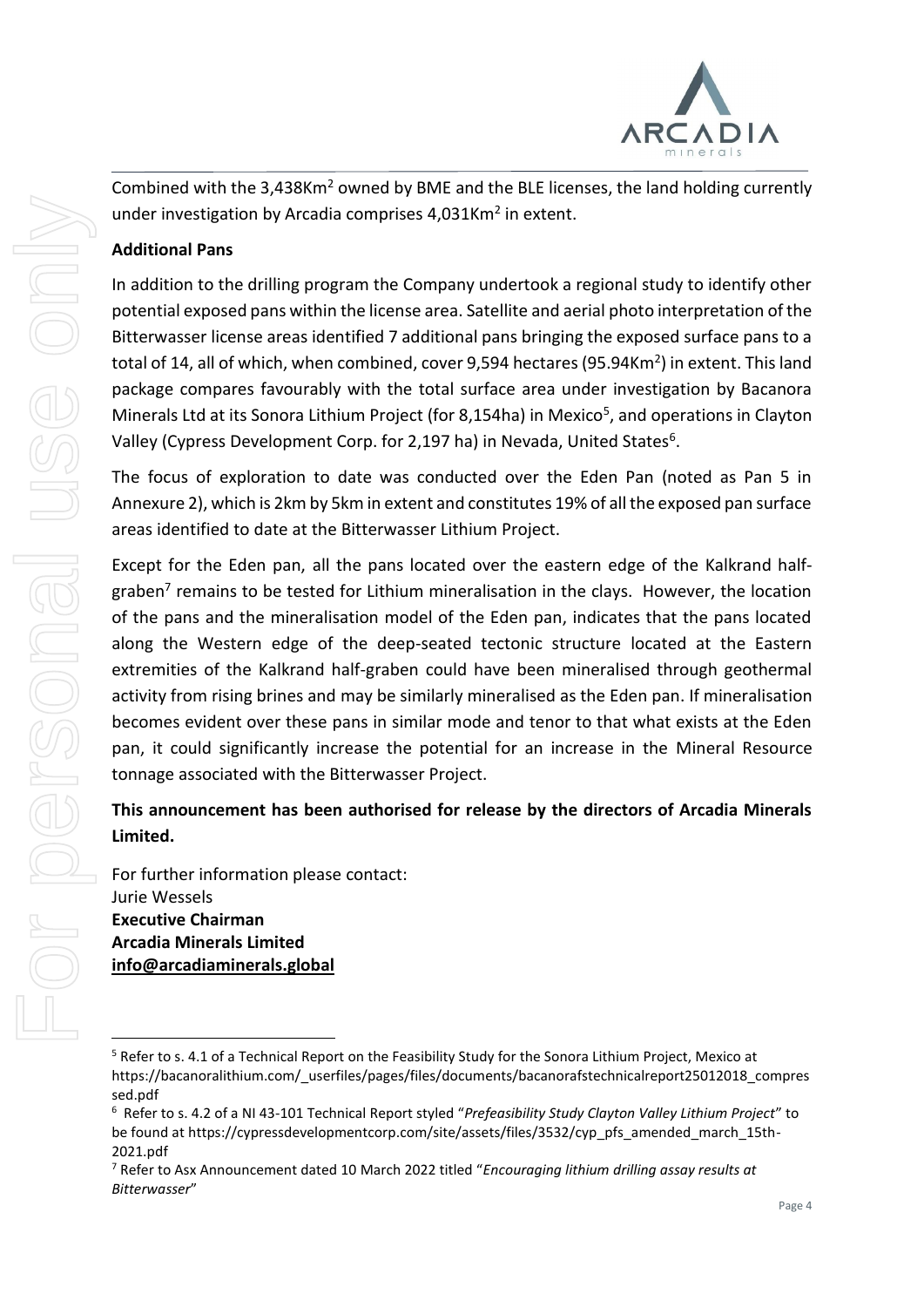

#### **COMPETENT PERSONS STATEMENT & PREVIOUSLY REPORTED INFORMATION**

The information in this announcement that relates to Exploration Results listed in Appendices below is based on, and fairly represents, information and supporting documentation prepared by the Competent Person whose name appears, who is either an independent consultant to the Company and a member of a Recognised Professional Organisation or a director of the Company. The persons named below has sufficient experience relevant to the style of mineralisation and types of deposits under consideration and to the activity which he has undertaken to quality as a Competent Person as defined in the JORC Code 2012.

| <b>Competent Person</b>                               | <b>Membership</b>                                                      | <b>Report/Document</b>            |
|-------------------------------------------------------|------------------------------------------------------------------------|-----------------------------------|
| Mr Philip le Roux<br>(Director, Arcadia)<br>Minerals) | South African Council for Natural Scientific<br>Professions #400125/09 | This announcement and JORC Tables |

The Company confirms that the form and context in which a Competent Person's previous findings, as noted in footnotes 1, 3 and 7, including findings in a report styled *Independent Geological Report on the Lithium Resource at the Bitterwasser Pan, Hardap Region, Namibia, Dr. Johan Hattingh, Nov. 2021*, as announced in previous announcements and presented in this announcement have not been materially modified from the original market announcements.

| <b>Release Date</b> | <b>ASX Announcements.</b>                                             |
|---------------------|-----------------------------------------------------------------------|
| 1,710.03.2022       | Encouraging Lithium Drilling Assay Results received at Bitterwasser   |
| 303.11.2021         | Arcadia acquires adjacent lithium project with JORC Mineral Resources |

#### **MINERAL RESOURCE ESTIMATES**

The Company confirms that it is not aware of any new information or data that materially affects the information included in the Bitterwasser Mineral Resource estimate and all material assumptions and technical parameters underpinning the estimate continue to apply and have not materially changed when referring to its resource announcement made on 3 November 2021 *Arcadia Acquires Lithium Project with JORC Mineral Resources.* The Company confirms the form and context in which the Competent Person's findings are presented and have not been materially modified from the original market announcement.

The Company confirms that it is not aware of any new information or data that materially affects the information included in the Swanson Mineral Resource estimate and all material assumptions and technical parameters underpinning the estimate continue to apply and have not materially changed when referring to its resource announcement made on 1 September 2021 *Arcadia Mineral Resource Estimate.* The Company confirms the form and context in which the Competent Person's findings are presented and have not been materially modified from the original market announcement.

The Swanson project is currently undergoing a feasibility study. The Swanson and the Bitterwasser Projects contain JORC Mineral Resources. At Swanson, a JORC Mineral Resource of 1.2Mt at an average grade of 412g/t Ta2O5, 76g/t Nb2O5 and 0.29% Li2O was announced on the 23rd of September 2021, which was derived from 23 drillholes completed in September 2020 over 3 pegmatites. See the table below for more details of the Swanson mineral resource.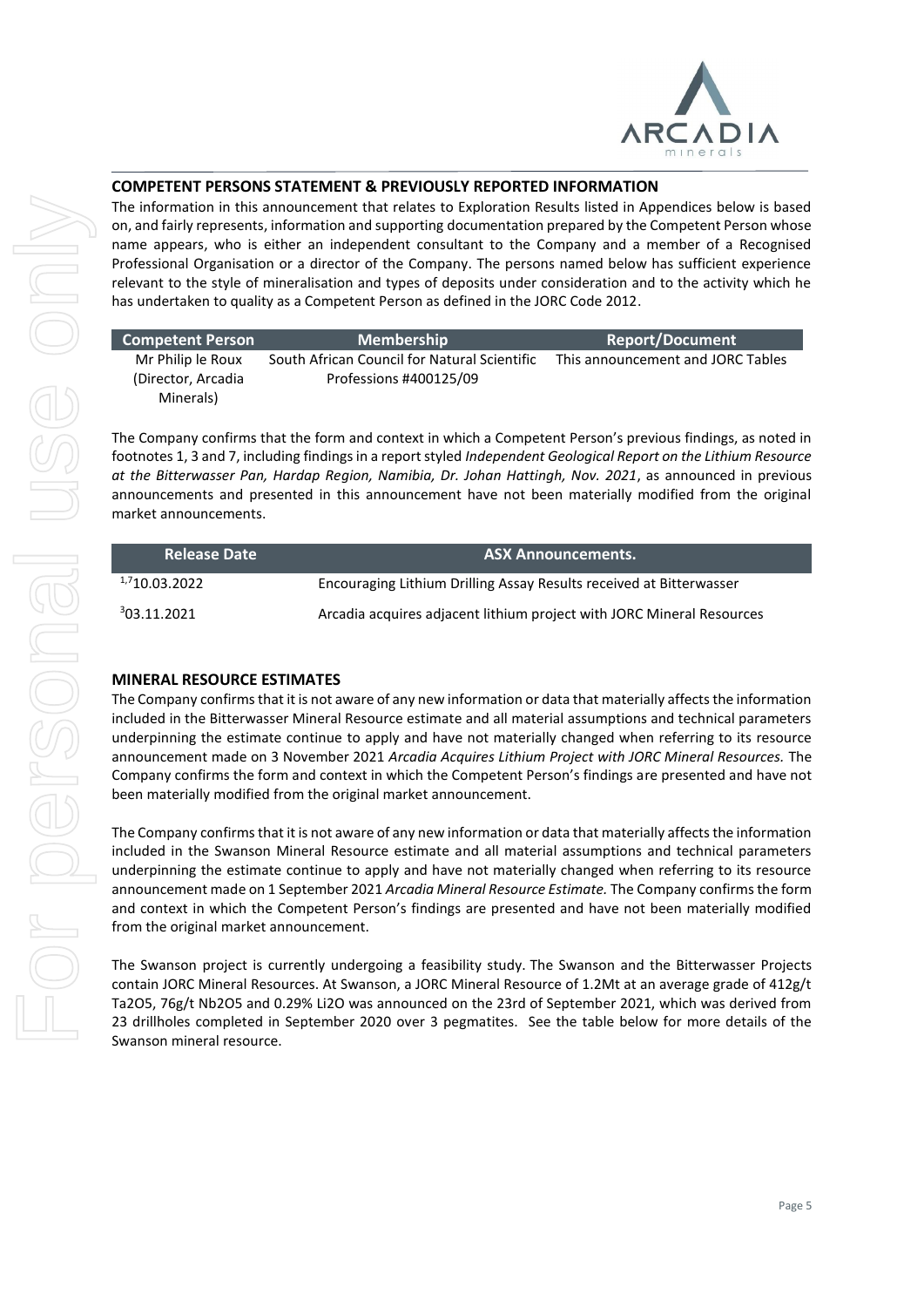

| <b>Classification</b> | Pegmatite      | Mass (kt) | $Ta2O5$ (ppm) | $Nb2O5$ (ppm) | $Li2O$ (%) |
|-----------------------|----------------|-----------|---------------|---------------|------------|
|                       | D <sub>0</sub> | 4.6       | 289           | 77            | 1.06       |
| Indicated             |                |           |               |               |            |
|                       | D1             | 221.1     | 372           | 82            | 0.55       |
|                       | D <sub>2</sub> | 280.5     | 439           | 82            | 0.20       |
|                       | F1             | 157.4     | 504           | 57            | 0.03       |
|                       | <b>Total</b>   | 663.5     | 431           | 76            | 0.28       |
| Inferred              | D <sub>0</sub> | 79.7      | 354           | 54            | 0.87       |
|                       | D1             | 188.4     | 337           | 85            | 0.34       |
|                       | D <sub>2</sub> | 214.0     | 407           | 80            | 0.13       |
|                       | F1             | 61.9      | 527           | 55            | 0.01       |
|                       | Total          | 544.0     | 389           | 75            | 0.30       |
| Indicated + Inferred  | D <sub>0</sub> | 84.3      | 351           | 55            | 0.88       |
|                       | D1             | 409.5     | 356           | 83            | 0.45       |
|                       | D <sub>2</sub> | 494.4     | 425           | 81            | 0.17       |
|                       | F1             | 219.2     | 510           | 56            | 0.02       |
|                       | Total          | 1,207.5   | 412           | 76            | 0.29       |

#### SWANSON TANTALUM PROJECT MINERAL RESOURCE (JORC 2012).

At Bitterwasser a JORC Mineral Resource of 15.1 million tons @ 828ppm Li and 1.79% K (at a cut-off grade of 680ppm Li) representing only 6% of the exposed clay pans was defined over one of 14 clay pans. The Mineral Resource was announced on the 3rd of November 2021 and is contained over three exploration licenses, which licenses were the subject of an acquisition that was approved by shareholders on the 5 April 2022. See the table below for more details of the Bitterwasser mineral resource.

#### BITTERWASSER LITHIUM-IN-CLAU MINERAL RESOURCE (JORC 2012).

| <b>Classification</b>  | Tonnage (kt) | Li Grade ppm | <b>Contained Li (tonnes)</b> | <b>Lithium Carbonate Equivalent</b><br>(tonnes) |
|------------------------|--------------|--------------|------------------------------|-------------------------------------------------|
| <b>Total Indicated</b> |              |              |                              |                                                 |
| <b>Total Inferred</b>  | 15.100       | 828          | 12,503                       | 66.929                                          |
| <b>Total Resources</b> | 15.100       | 828          | 12.503                       | 66,929                                          |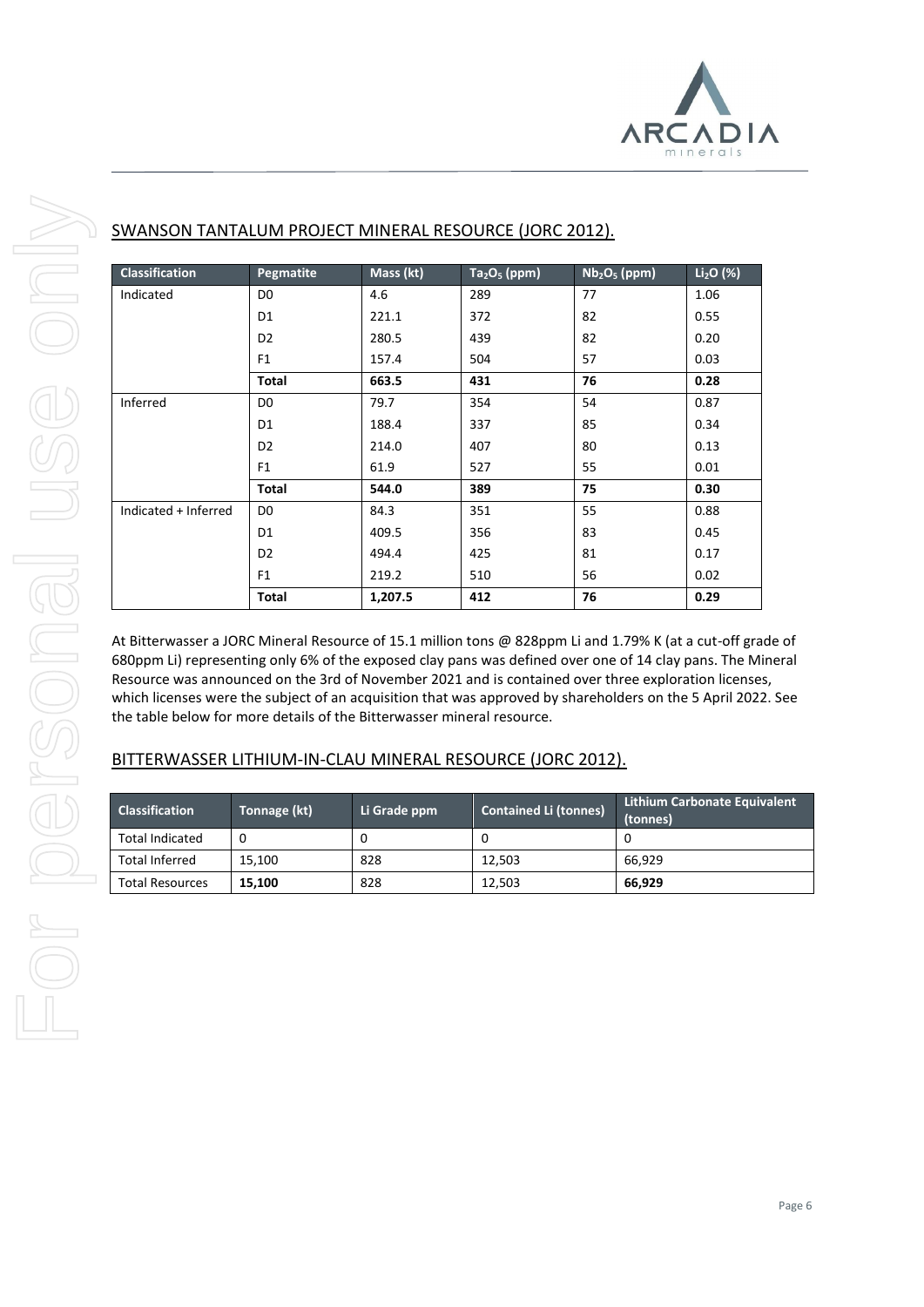

#### **BACKGROUND ON ARCADIA**

Arcadia is a Namibia-focused diversified metals exploration company, which is domiciled in Guernsey. The Company explores for a suite of Gold and battery metals (Nickel, Lithium and Copper). The Company's strategy is to bring the advanced Swanson Tantalum project into production and then to use the cashflows (which may be generated) to drive exploration and development at the potentially company transforming exploration assets. As such the first two pillars of Arcadia's development strategy (a potential cash generator and company transforming exploration assets) are established through a third pillar, which consists of utilising the Company's human capital of industry specific experience, tied with a history of project generation and bringing projects to results, and thereby, to create value for the Company and its shareholders.

Most of the Company's projects are located in the neighbourhood of established mining operations and significant discoveries. The mineral projects include-

- 1. Bitterwasser Project prospective for lithium-in-brines and lithium-in-clays.
- 2. Kum-Kum Project prospective for nickel, copper, and platinum group elements
- 3. Karibib Project prospective for copper and gold
- 4. The Swanson Project advanced tantalum and lithium project with early development potential

As an exploration company, all the projects of the company are currently receiving focus. However, currently the Swanson project and the Bitterwasser Lithium project may be considered as Arcadia's primary projects due to their potential to enhance the Company's value.

For more details, please visit [www.arcadiaminerals.global](http://www.arcadiaminerals.global/)

#### **DISCLAIMER**

Some of the statements appearing in this announcement may be forward-looking statements. You should be aware that such statements are only predictions and are subject to inherent risks and uncertainties. Those risks and uncertainties include factors and risks specific to the industries in which Arcadia operates and proposes to operate as well as general economic conditions, prevailing exchange rates and interest rates and conditions in the financial markets, among other things. Actual events or results may differ materially from the events or results expressed or implied in any forward-looking statement. No forward-looking statement is a guarantee or representation as to future performance or any other future matters, which will be influenced by a number of factors and subject to various uncertainties and contingencies, many of which will be outside Arcadia's control.

The Company does not undertake any obligation to update publicly or release any revisions to these forwardlooking statements to reflect events or circumstances after today's date or to reflect the occurrence of unanticipated events. No representation or warranty, express or implied, is made as to the fairness, accuracy, completeness or correctness of the information, opinions or conclusions contained in this announcement. To the maximum extent permitted by law, none of Arcadia, its directors, employees, advisors or agents, nor any other person, accepts any liability for any loss arising from the use of the information contained in this announcement. You are cautioned not to place undue reliance on any forward-looking statement. The forwardlooking statements in this announcement reflect views held only as at the date of this announcement.

This announcement is not an offer, invitation, or recommendation to subscribe for, or purchase securities by the Company. Nor does this announcement constitute investment or financial product advice (nor tax, accounting, or legal advice) and is not intended to be used for the basis of making an investment decision. Investors should obtain their own advice before making any investment decision.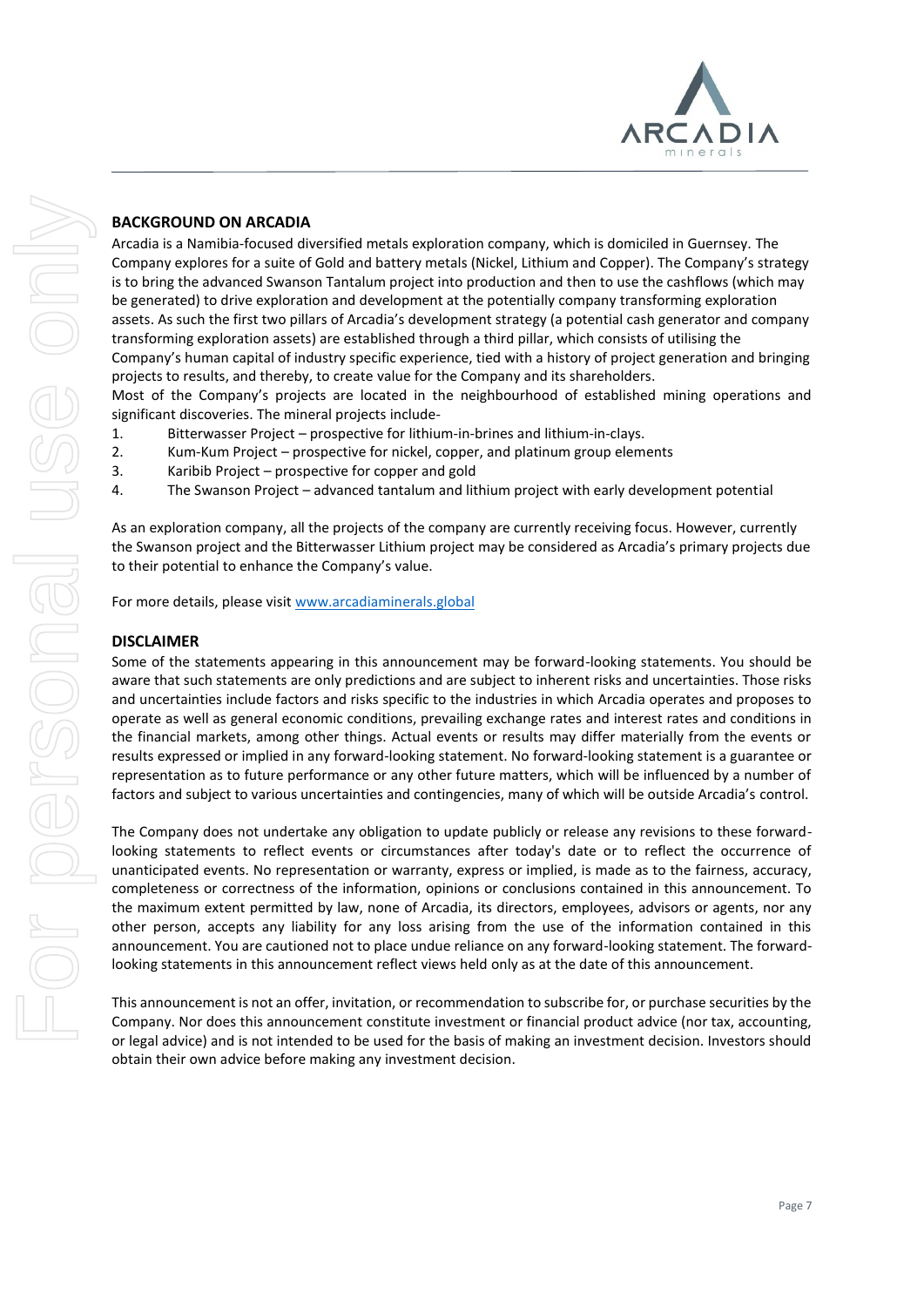

#### **BITTERWASSER EDEN PAN DRILLHOLE LOCALITY MAP**



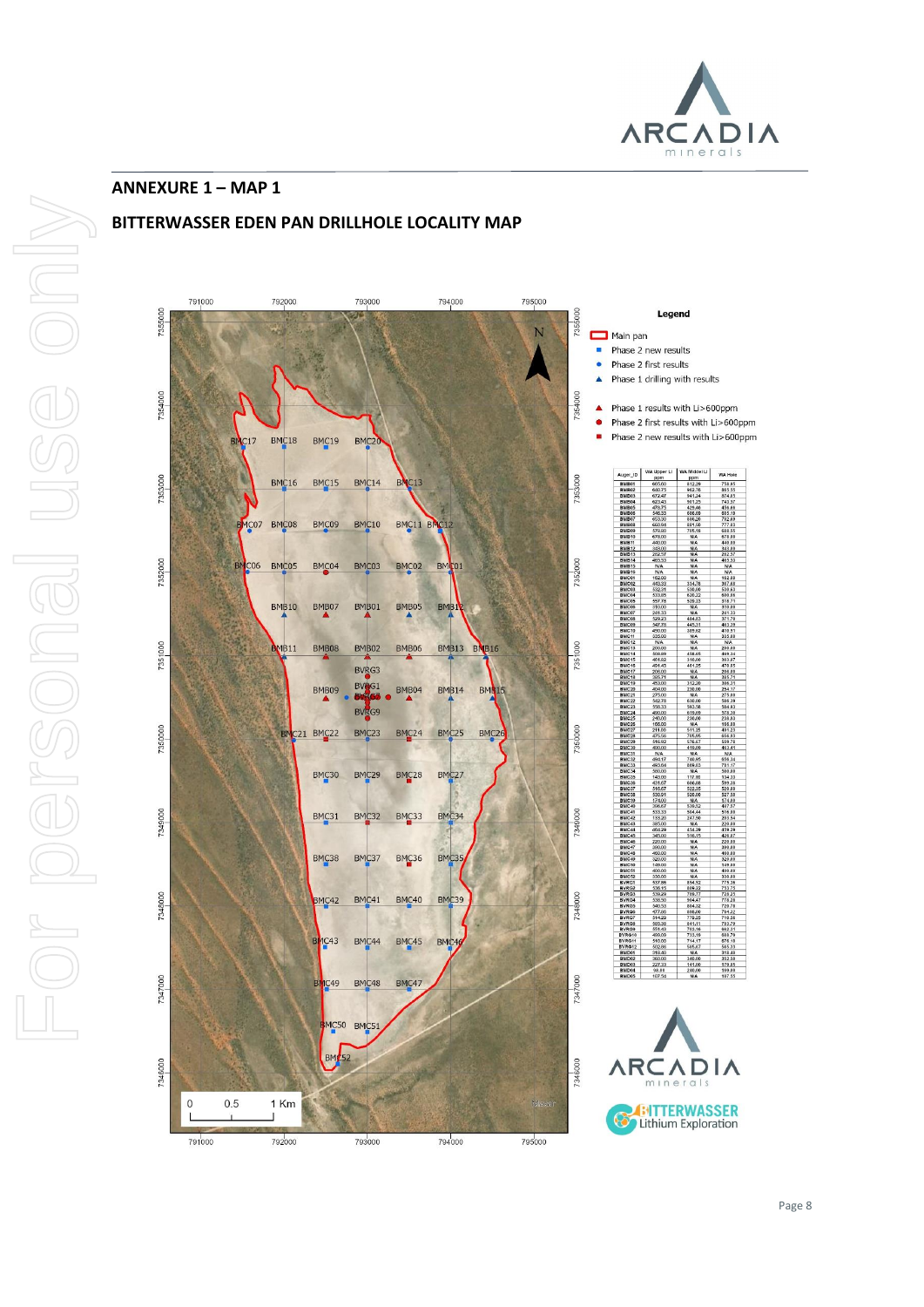

#### **ANNEXURE 2 – TABLE 1 DRILLHOLE INTERCEPTS**

|         |          |          |           |         |             |            |      | <b>Total Clay</b> |         |                     |      | Middle Clay Unit |         |
|---------|----------|----------|-----------|---------|-------------|------------|------|-------------------|---------|---------------------|------|------------------|---------|
| HOLE ID | UTM33S X | UTM33S_Y | Elevation | Azimuth | Inclination | <b>EOH</b> | From | To                | Thick_m | Li ppm              | From | To               | Thick_m |
| BMC12   | 793872   | 7352497  | 1233      | N/A     | $-90$       | 0.60       | 0.00 | 0.60              | 0.60    | <b>Not Analysed</b> |      |                  |         |
| BMC15   | 792500   | 7353000  | 1232      | N/A     | $-90$       | 7.60       | 0.00 | 7.60              | 7.60    | 364                 | 3.60 | 7.60             | 4.00    |
| BMC16   | 792000   | 7353000  | 1227      | N/A     | $-90$       | 7.40       | 0.00 | 7.40              | 7.40    | 470                 | 4.00 | 7.40             | 3.40    |
| BMC17   | 791510   | 7353497  | 1231      | N/A     | $-90$       | 1.60       | 0.00 | 1.60              | 1.60    | 206                 |      |                  |         |
| BMC18   | 791998   | 7353505  | 1233      | N/A     | $-90$       | 1.60       | 0.00 | 1.60              | 1.60    | 386                 |      |                  |         |
| BMC19   | 792500   | 7353500  | 1236      | N/A     | $-90$       | 4.00       | 0.00 | 4.00              | 4.00    | 386                 | 2.20 | 4.00             | 1.80    |
| BMC27   | 794000   | 7349500  | 1234      | N/A     | $-90$       | 8.60       | 0.00 | 8.60              | 8.60    | 491                 | 3.00 | 8.60             | 5.60    |
| BMC28   | 793500   | 7349500  | 1231      | N/A     | $-90$       | 9.60       | 0.00 | 9.60              | 9.60    | 657                 | 2.20 | 9.60             | 7.40    |
| BMC29   | 793000   | 7349500  | 1226      | N/A     | $-90$       | 9.40       | 0.00 | 9.40              | 9.40    | 560                 | 2.80 | 9.40             | 6.60    |
| BMC30   | 792500   | 7349500  | 1230      | N/A     | $-90$       | 4.80       | 0.00 | 4.80              | 4.80    | 463                 | 3.00 | 4.80             | 1.80    |
| BMC31   | 792500   | 7349000  | 1233      | N/A     | $-90$       | 4.60       | 0.00 | 1.60              | 1.60    | Not Analysed        |      |                  |         |
| BMC32   | 793000   | 7349000  | 1235      | N/A     | $-90$       | 8.20       | 0.00 | 8.20              | 8.20    | 656                 | 3.60 | 8.20             | 4.60    |
| BMC33   | 793500   | 7349000  | 1233      | N/A     | $-90$       | 9.60       | 0.00 | 9.60              | 9.60    | 781                 | 2.40 | 9.60             | 7.20    |
| BMC34   | 794000   | 7349000  | 1230      | N/A     | $-90$       | 1.60       | 0.00 | 1.60              | 1.60    | 580                 |      |                  |         |
| BMC35   | 794000   | 7348500  | 1230      | N/A     | $-90$       | 1.80       | 0.00 | 1.80              | 1.80    | 134                 | 1.40 | 1.80             | 0.40    |
| BMC36   | 793500   | 7348500  | 1229      | N/A     | $-90$       | 7.20       | 0.00 | 7.20              | 7.20    | 599                 | 2.60 | 7.20             | 4.60    |
| BMC37   | 793000   | 7348500  | 1230      | N/A     | $-90$       | 6.20       | 0.00 | 6.20              | 6.20    | 520                 | 2.80 | 6.20             | 3.40    |
| BMC38   | 792500   | 7348500  | 1234      | N/A     | $-90$       | 4.00       | 0.00 | 4.00              | 4.00    | 528                 | 3.00 | 4.00             | 1.00    |
| BMC39   | 794000   | 7348000  | 1230      | N/A     | $-90$       | 4.20       | 0.00 | 4.20              | 4.20    | 174                 |      |                  |         |
| BMC40   | 793500   | 7348000  | 1229      | N/A     | $-90$       | 6.80       | 0.00 | 6.80              | 6.80    | 488                 | 2.60 | 6.80             | 4.20    |
| BMC41   | 793000   | 7348000  | 1232      | N/A     | $-90$       | 6.00       | 0.00 | 6.00              | 6.00    | 516                 | 2.40 | 6.00             | 3.60    |
| BMC42   | 792503   | 7347994  | 1232      | N/A     | $-90$       | 3.20       | 0.00 | 3.20              | 3.20    | 204                 | 1.60 | 3.20             | 1.60    |
| BMC43   | 792492   | 7347506  | 1229      | N/A     | $-90$       | 1.60       | 0.00 | 1.60              | 1.60    | 220                 |      |                  |         |
| BMC44   | 793000   | 7347500  | 1235      | N/A     | $-90$       | 3.20       | 0.00 | 3.20              | 3.20    | 459                 | 1.80 | 3.20             | 1.40    |
| BMC45   | 793500   | 7347500  | 1221      | N/A     | $-90$       | 4.20       | 0.00 | 4.20              | 4.20    | 426                 | 2.40 | 4.20             | 1.80    |
| BMC46   | 793991   | 7347492  | 1231      | N/A     | $-90$       | 0.80       | 0.00 | 0.80              | 0.80    | 220                 |      |                  |         |
| BMC47   | 793500   | 7347000  | 1231      | N/A     | $-90$       | 1.60       | 0.00 | 1.60              | 1.60    | 390                 |      |                  |         |
| BMC48   | 793000   | 7347000  | 1234      | N/A     | $-90$       | 2.40       | 0.00 | 2.40              | 2.40    | 460                 |      |                  |         |
| BMC49   | 792510   | 7347001  | 1232      | N/A     | $-90$       | 1.00       | 0.00 | 1.00              | 1.00    | 320                 |      |                  |         |
| BMC50   | 792588   | 7346498  | 1231      | N/A     | $-90$       | 0.80       | 0.00 | 0.80              | 0.80    | 149                 |      |                  |         |
| BMC51   | 792998   | 7346488  | 1230      | N/A     | $-90$       | 1.00       | 0.00 | 1.00              | 1.00    | 400                 |      |                  |         |
| BMC52   | 792644   | 7346106  | 1233      | N/A     | $-90$       | 1.00       | 0.00 | 1.00              | 1.00    | 330                 |      |                  |         |
|         |          |          |           |         |             |            |      |                   |         |                     |      |                  |         |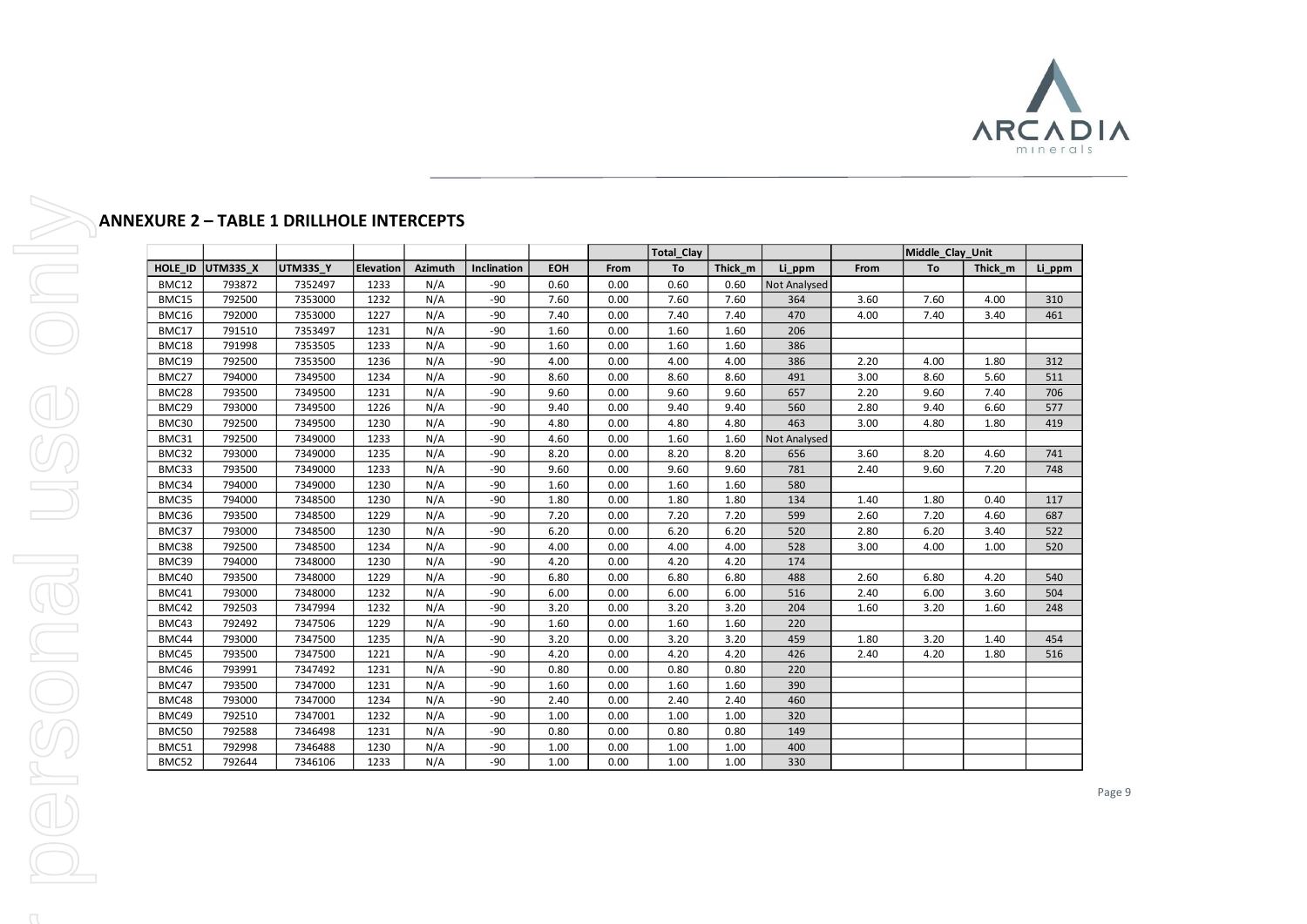

# **ANNEXURE 3 - JORC 2012 TABLES**<sup>8</sup>

The following Tables are provided to ensure compliance with the JORC Code (2012 Edition) requirements for the reporting of Exploration Results and Mineral Resources at the Bitterwasser Lithium-in-Clays Project.

#### **Section 1 Sampling Techniques and Data**

| <b>Criteria</b>               | <b>JORC Code explanation</b>                                                                                                                                                                                                                                                                                                                                                                                                                                                                                                                                                                                                                                                                                                                                                                                                                                                                                                                                                                                                                                                                          | <b>Commentary</b>                                                                                                                                                                                                                                                                                                                                                                                                                                                                                                                                                                                                                                                                                         |
|-------------------------------|-------------------------------------------------------------------------------------------------------------------------------------------------------------------------------------------------------------------------------------------------------------------------------------------------------------------------------------------------------------------------------------------------------------------------------------------------------------------------------------------------------------------------------------------------------------------------------------------------------------------------------------------------------------------------------------------------------------------------------------------------------------------------------------------------------------------------------------------------------------------------------------------------------------------------------------------------------------------------------------------------------------------------------------------------------------------------------------------------------|-----------------------------------------------------------------------------------------------------------------------------------------------------------------------------------------------------------------------------------------------------------------------------------------------------------------------------------------------------------------------------------------------------------------------------------------------------------------------------------------------------------------------------------------------------------------------------------------------------------------------------------------------------------------------------------------------------------|
| <b>Sampling</b><br>techniques | Nature and quality of sampling (e.g., cut channels, random chips, or specific<br>specialised industry standard measurement tools appropriate to the<br>minerals under investigation, such as down hole gamma sondes, or<br>handheld XRF instruments, etc). These examples should not be taken as<br>limiting the broad meaning of sampling.<br>Include reference to measures taken to ensure sample representivity and the<br>appropriate calibration of any measurement tools or systems used.<br>Aspects of the determination of mineralisation that are Material to the<br>Public Report.<br>In cases where 'industry standard' work has been done this would be<br>relatively simple (e.g., 'reverse circulation drilling was used to obtain 1 m<br>samples from which 3 kg was pulverised to produce a 30 g charge for fire<br>assay'). In other cases, more explanation may be required, such as where<br>there is coarse gold that has inherent sampling problems. Unusual<br>commodities or mineralisation types (e.g., submarine nodules) may warrant<br>disclosure of detailed information. | Sampling was undertaken using industry standard practices and consist of<br>hand-auger drilling by Bitterwasser Lithium Exploration (Pty) Ltd. during<br>December 2021 and January 2022.<br>All drill holes are vertical<br>A total of 370 samples were taken from the core of the drilling campaign, of<br>and 45 for QAQC samples was added.<br>Samples ranged from 317 g to 1090 g.<br>An additional 38 density samples were collected.<br>To minimize sample contamination, the collected sediment samples were<br>placed on a canvas cloth, while the clay-bit was cleaned with a wet cloth<br>and water after every sample.<br>All drill hole and sample locations are mapped in WGS84 UTM zone 33S |
| <b>Drilling</b><br>techniques | Drill type (e.g., core, reverse circulation, open-hole hammer, rotary air blast,<br>auger, Bangka, sonic, etc) and details (e.g., core diameter, triple or standard<br>tube, depth of diamond tails, face-sampling bit or other type, whether core<br>is oriented and if so, by what method, etc).                                                                                                                                                                                                                                                                                                                                                                                                                                                                                                                                                                                                                                                                                                                                                                                                    | 64 vertical hand-auger drillholes were drilled perpendicular to the long axis<br>of the main Bitterwasser pan.<br>The holes were drilled on a 500 m x 500 m grid and have a total core length<br>of 412.60 m.                                                                                                                                                                                                                                                                                                                                                                                                                                                                                             |

<sup>8</sup> Independent Geological Report on the Lithium Resource at the Bitterwasser Pan, Hardap Region, Namibia, Dr. Johan Hattingh, Nov. 2021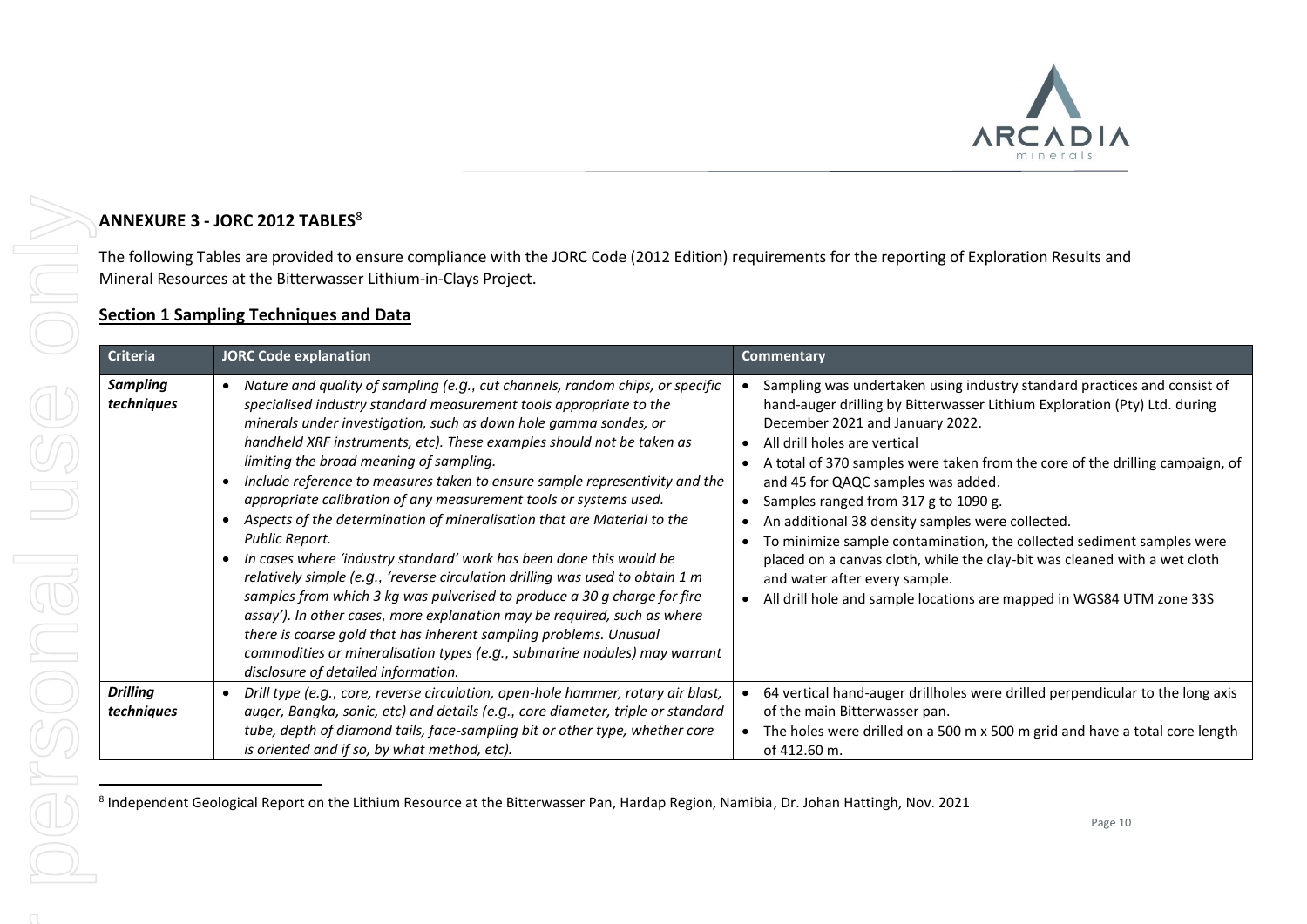

| <b>Criteria</b>                          | <b>JORC Code explanation</b>                                                                                                                                                                                                                                                                                                                                                                                                                                                           | <b>Commentary</b>                                                                                                                                                                                                                                                                                                                           |
|------------------------------------------|----------------------------------------------------------------------------------------------------------------------------------------------------------------------------------------------------------------------------------------------------------------------------------------------------------------------------------------------------------------------------------------------------------------------------------------------------------------------------------------|---------------------------------------------------------------------------------------------------------------------------------------------------------------------------------------------------------------------------------------------------------------------------------------------------------------------------------------------|
|                                          |                                                                                                                                                                                                                                                                                                                                                                                                                                                                                        | • A 250 mm long auger clay-bit with a 90 mm outer diameter was used.<br>The depth of the holes ranged from 0.6 m to 13.00 m.                                                                                                                                                                                                                |
| <b>Drill sample</b><br>recovery          | Method of recording and assessing core and chip sample recoveries and<br>results assessed.<br>Measures taken to maximise sample recovery and ensure representative<br>nature of the samples.<br>Whether a relationship exists between sample recovery and grade and<br>whether sample bias may have occurred due to preferential loss/gain of<br>fine/coarse material.                                                                                                                 | • Core recovery in the mineralised clay zone was almost 100% due to the<br>cohesive nature of the clay.<br>Measures taken to maximise sample recovery and ensure representative<br>$\bullet$<br>nature of the samples is not recorded in available documents.<br>No apparent bias was noted between sample recovery and grade.<br>$\bullet$ |
| Logging                                  | Whether core and chip samples have been geologically and geotechnically<br>$\bullet$<br>logged to a level of detail to support appropriate Mineral Resource<br>estimation, mining studies and metallurgical studies.<br>Whether logging is qualitative or quantitative in nature. Core (or costean,<br>channel, etc) photography.<br>• The total length and percentage of the relevant intersections logged.                                                                           | All drill holes were fully logged and are qualitative.<br>$\bullet$<br>• The core has been logged to a level of detail to support appropriate Mineral<br>Resource estimation, mining studies and metallurgical studies.<br>• The total length of the mineralized clay logged is 412.60 m                                                    |
| Sub-sampling<br>techniques<br>and sample | If core, whether cut or sawn and whether quarter, half or all core taken.<br>If non-core, whether riffled, tube sampled, rotary split, etc and whether<br>$\bullet$<br>sampled wet or dry.                                                                                                                                                                                                                                                                                             | Each of the 370 samples was split into two. One split was for chemical<br>$\bullet$<br>analysis and the other split for is kept for mineralogical and metallurgical<br>test work.                                                                                                                                                           |
| preparation                              | • For all sample types, the nature, quality and appropriateness of the sample<br>preparation technique.<br>Quality control procedures adopted for all sub-sampling stages to maximise<br>representivity of samples.<br>Measures taken to ensure that the sampling is representative of the in-situ<br>material collected, including for instance results for field duplicate/second-<br>half sampling.<br>Whether sample sizes are appropriate to the grain size of the material being | The Middle clay was composite sampled at an interval of 0.20 m to 2.80 m<br>$\bullet$<br>average of 1.43m and the Upper Clay Unit was sampled at an average<br>interval of 0.20 m to 5.00 m average 0.92m.                                                                                                                                  |
| <b>Quality of</b><br>assay data and      | sampled.<br>• The nature, quality and appropriateness of the assaying and laboratory<br>procedures used and whether the technique is considered partial or total.                                                                                                                                                                                                                                                                                                                      | The samples were analysed at ALS in Namibia, where sample preparation<br>$\bullet$<br>took place, and the samples was then sent to ALS in Ireland.                                                                                                                                                                                          |
|                                          |                                                                                                                                                                                                                                                                                                                                                                                                                                                                                        | Page 11                                                                                                                                                                                                                                                                                                                                     |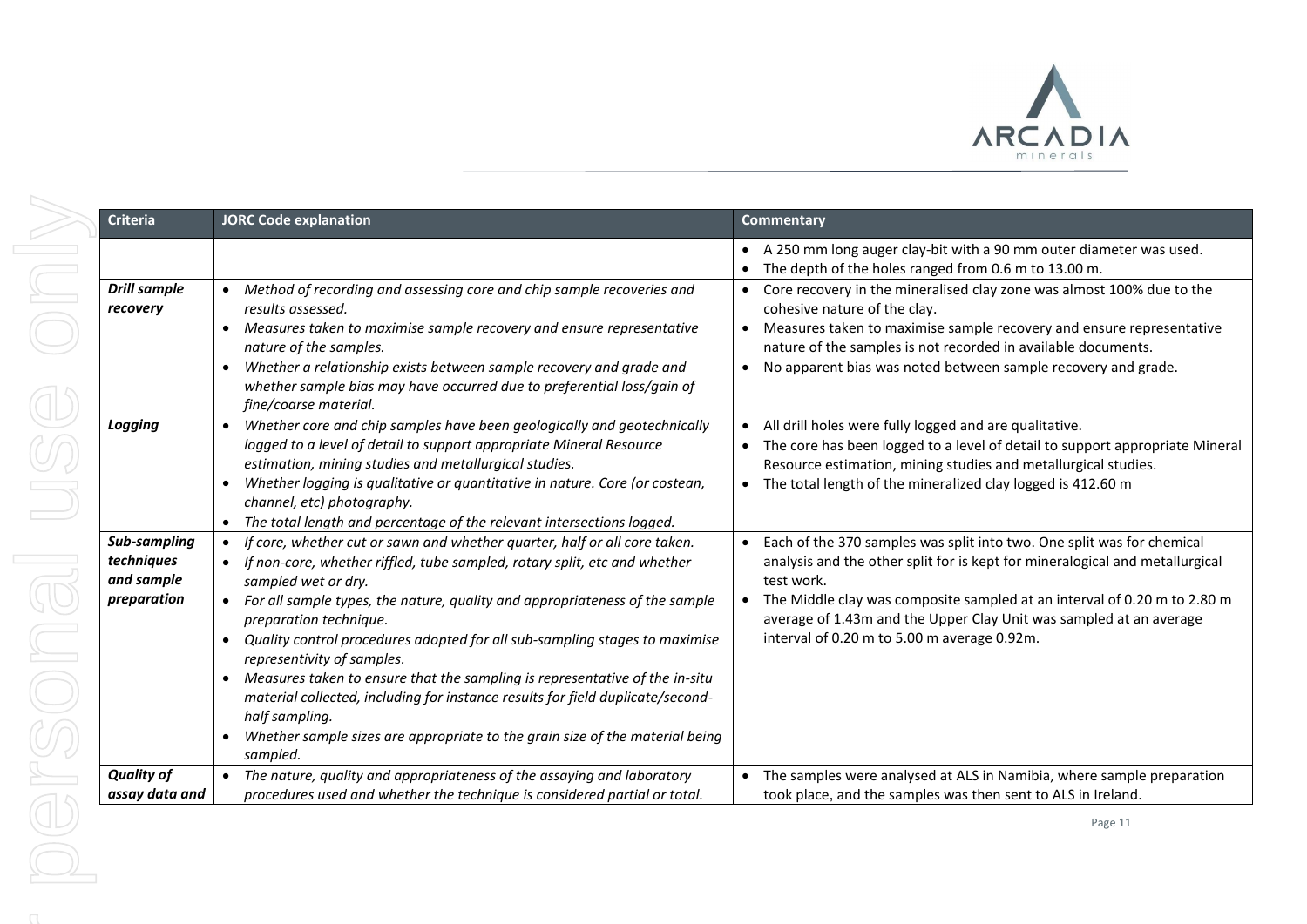

| laboratory<br>• For geophysical tools, spectrometers, handheld XRF instruments, etc, the<br>parameters used in determining the analysis including instrument make and<br>tests<br>model, reading times, calibrations factors applied and their derivation, etc.<br>(%) and Y (%) was done.<br>• The QAQC samples consisted of African Minerals Standards (Pty) Ltd's<br>Nature of quality control procedures adopted (e.g., standards, blanks,<br>duplicates, external laboratory checks) and whether acceptable levels of<br>accuracy (i.e., lack of bias) and precision have been established.<br>(blank) and were inserted on average every $6 - 7$ m within the sampling<br>stream.<br>the specific QAQC procedures used are not recorded in available<br>documents<br><b>Verification of</b><br>All samples and data were verified by the project geologist.<br>• The verification of significant intersections by either independent or<br>$\bullet$<br>sampling and<br>alternative company personnel.<br>assaying<br>• The use of twinned holes.<br>Documentation of primary data, data entry procedures, data verification,<br>were weighed at the sampling site.<br>All hard copy data-capturing was completed at the sampling locality.<br>data storage (physical and electronic) protocols.<br>$\bullet$<br>Discuss any adjustment to assay data.<br>All sample material was stored at a secure storage site.<br>The original assay data has not been adjusted.<br>field notes and transferred to and electronic data base following the<br><b>Standard Operational Procedures.</b><br>• No twin holes were drilled.<br><b>Location of</b><br>• Accuracy and quality of surveys used to locate drill holes (collar and down-<br>The locations of all the samples were recorded.<br>data points<br>hole surveys), trenches, mine workings and other locations used in Mineral<br>The sample locations were GPS captured using WGS84 UTM zone 33S.<br>Resource estimation.<br>The quality and accuracy of the GPS and its measurements is not known,<br>Specification of the grid system used.<br>because it is not stated in available documents.<br>Quality and adequacy of topographic control. | <b>Criteria</b> | <b>JORC Code explanation</b> | <b>Commentary</b>                                                                                                                                                                                                                                                                                                                                                                                      |
|-------------------------------------------------------------------------------------------------------------------------------------------------------------------------------------------------------------------------------------------------------------------------------------------------------------------------------------------------------------------------------------------------------------------------------------------------------------------------------------------------------------------------------------------------------------------------------------------------------------------------------------------------------------------------------------------------------------------------------------------------------------------------------------------------------------------------------------------------------------------------------------------------------------------------------------------------------------------------------------------------------------------------------------------------------------------------------------------------------------------------------------------------------------------------------------------------------------------------------------------------------------------------------------------------------------------------------------------------------------------------------------------------------------------------------------------------------------------------------------------------------------------------------------------------------------------------------------------------------------------------------------------------------------------------------------------------------------------------------------------------------------------------------------------------------------------------------------------------------------------------------------------------------------------------------------------------------------------------------------------------------------------------------------------------------------------------------------------------------------------------------------------------------------------------------------------------------------|-----------------|------------------------------|--------------------------------------------------------------------------------------------------------------------------------------------------------------------------------------------------------------------------------------------------------------------------------------------------------------------------------------------------------------------------------------------------------|
|                                                                                                                                                                                                                                                                                                                                                                                                                                                                                                                                                                                                                                                                                                                                                                                                                                                                                                                                                                                                                                                                                                                                                                                                                                                                                                                                                                                                                                                                                                                                                                                                                                                                                                                                                                                                                                                                                                                                                                                                                                                                                                                                                                                                             |                 |                              | • Sodium peroxide fusion ICP-MS finish for analysis of Li (ppm), K (%), Al (%),<br>Cr (%), Si (%), Ti (%), As (ppm), Cd (ppm), Fe (%), Mg (%), Mn (%), P (%), Co<br>(AMIS) certified reference materials AMIS0683 (standard), and AMIS0577<br>It is assumed that industry best practices were used by the laboratories to<br>ensure sample retrospectivity and acceptable assay data accuracy, however |
|                                                                                                                                                                                                                                                                                                                                                                                                                                                                                                                                                                                                                                                                                                                                                                                                                                                                                                                                                                                                                                                                                                                                                                                                                                                                                                                                                                                                                                                                                                                                                                                                                                                                                                                                                                                                                                                                                                                                                                                                                                                                                                                                                                                                             |                 |                              | All sample material was bagged and tagged on site as per the specific clay<br>unit it was located on. The sample intersections were logged in the field and<br>Recording of field observations and that of samples collected was done in                                                                                                                                                               |
|                                                                                                                                                                                                                                                                                                                                                                                                                                                                                                                                                                                                                                                                                                                                                                                                                                                                                                                                                                                                                                                                                                                                                                                                                                                                                                                                                                                                                                                                                                                                                                                                                                                                                                                                                                                                                                                                                                                                                                                                                                                                                                                                                                                                             |                 |                              |                                                                                                                                                                                                                                                                                                                                                                                                        |
| Page 12                                                                                                                                                                                                                                                                                                                                                                                                                                                                                                                                                                                                                                                                                                                                                                                                                                                                                                                                                                                                                                                                                                                                                                                                                                                                                                                                                                                                                                                                                                                                                                                                                                                                                                                                                                                                                                                                                                                                                                                                                                                                                                                                                                                                     |                 |                              |                                                                                                                                                                                                                                                                                                                                                                                                        |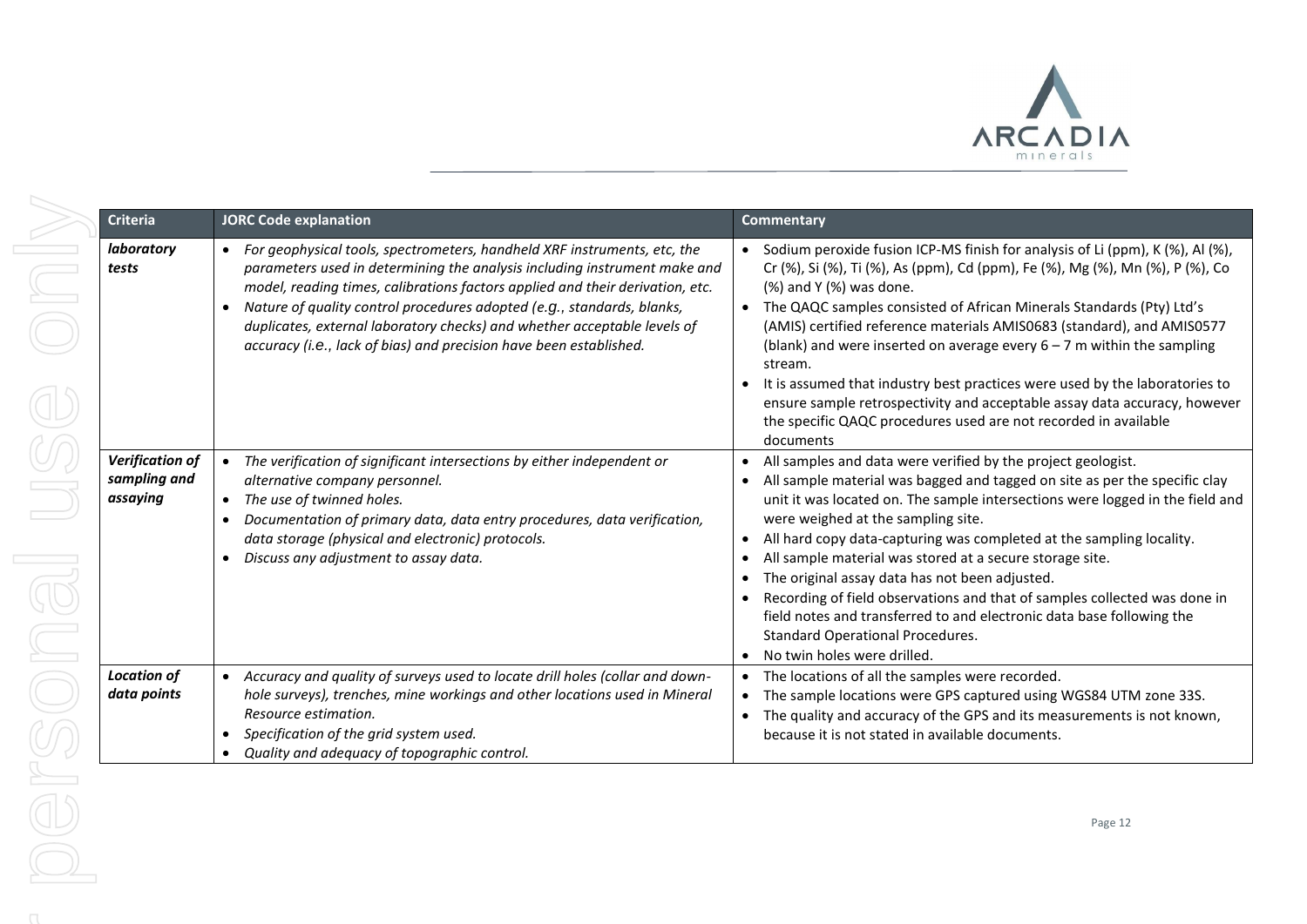

| <b>Criteria</b>                                                     | <b>JORC Code explanation</b>                                                                                                                                                                                                                                                                                                                                                                      | <b>Commentary</b>                                                                                                                                                                                                                                                                                                                                                                                                                                                                                                                     |
|---------------------------------------------------------------------|---------------------------------------------------------------------------------------------------------------------------------------------------------------------------------------------------------------------------------------------------------------------------------------------------------------------------------------------------------------------------------------------------|---------------------------------------------------------------------------------------------------------------------------------------------------------------------------------------------------------------------------------------------------------------------------------------------------------------------------------------------------------------------------------------------------------------------------------------------------------------------------------------------------------------------------------------|
| <b>Data spacing</b><br>and<br>distribution                          | Data spacing for reporting of Exploration Results.<br>$\bullet$<br>Whether the data spacing and distribution is sufficient to establish the<br>$\bullet$<br>degree of geological and grade continuity appropriate for the Mineral<br>Resource and Ore Reserve estimation procedure(s) and classifications<br>applied.<br>Whether sample compositing has been applied.                             | The drill holes are spaced on a 500 m x 500 m grid.<br>The data spacing and distribution of the drill holes and samples is sufficient<br>to establish the degree of geological and grade continuity appropriate for<br>the Mineral Resource and Ore Reserve estimation procedure(s) and<br>classifications applied<br>The Middle clay was composite sampled at an interval of 0.20 m to 2.80 m<br>average of 1.43m and the Upper Clay Unit was sampled at an average<br>interval of 0.20 m to 5.00 m average 0.92m.                   |
| Orientation of<br>data in<br>relation to<br>geological<br>structure | Whether the orientation of sampling achieves unbiased sampling of possible<br>$\bullet$<br>structures and the extent to which this is known, considering the deposit<br>type.<br>If the relationship between the drilling orientation and the orientation of key<br>mineralised structures is considered to have introduced a sampling bias, this<br>should be assessed and reported if material. | The holes were all drilled vertical and perpendicular to the sediment<br>horizons and all the sediment horizons were sampled equally and<br>representative.<br>The lithium is not visible; therefore, no bias could take place when selecting<br>the sample position.<br>The orientation of the sampling is unbiased.<br>The relationship between the sampling orientation and the orientation of<br>key mineralized structures is not considered to have introduced a sampling<br>bias.                                              |
| <b>Sample</b><br>security                                           | • The measures taken to ensure sample security.                                                                                                                                                                                                                                                                                                                                                   | Bitterwasser Lithium Exploration (Pty) Ltd. maintained strict chain-of-<br>custody procedures during all segments of sample handling, transport and<br>samples prepared for transport to the laboratory are bagged and labelled in<br>a manner which prevents tampering. Samples also remain in Bitterwasser<br>Lithium Exploration (Pty) Ltd control until they are delivered and released to<br>the laboratory.<br>An export permit was obtained from the Namibian Mining Department to<br>transport the samples across the border. |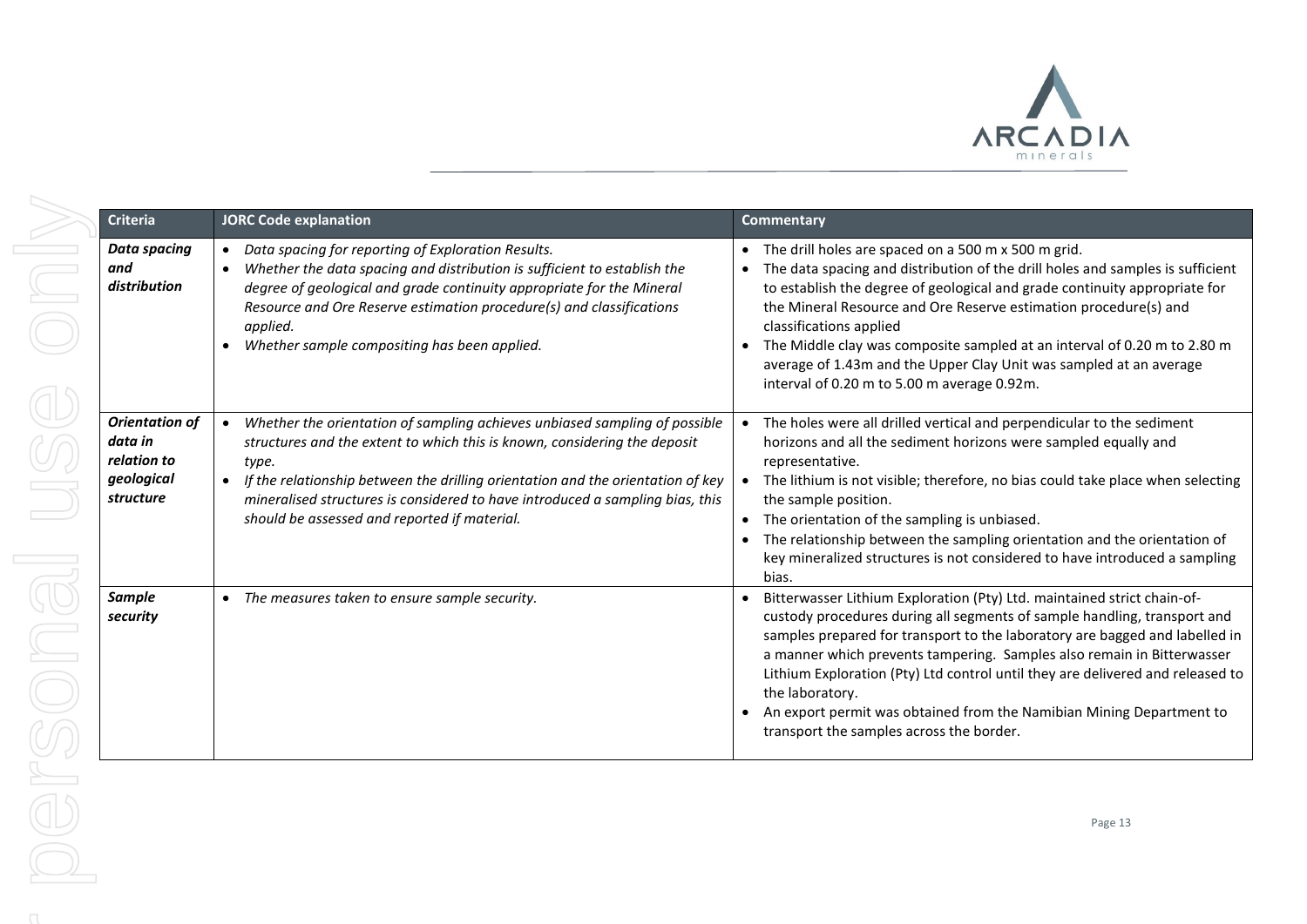

| <b>Criteria</b>             | <b>JORC Code explanation</b>                                          | <b>Commentary</b>                                                                                                                        |
|-----------------------------|-----------------------------------------------------------------------|------------------------------------------------------------------------------------------------------------------------------------------|
| <b>Audits or</b><br>reviews | The results of any audits or reviews of sampling techniques and data. | Audits and reviews were limited to the Standard Operational Procedures in<br>as far as data capturing was concerned during the sampling. |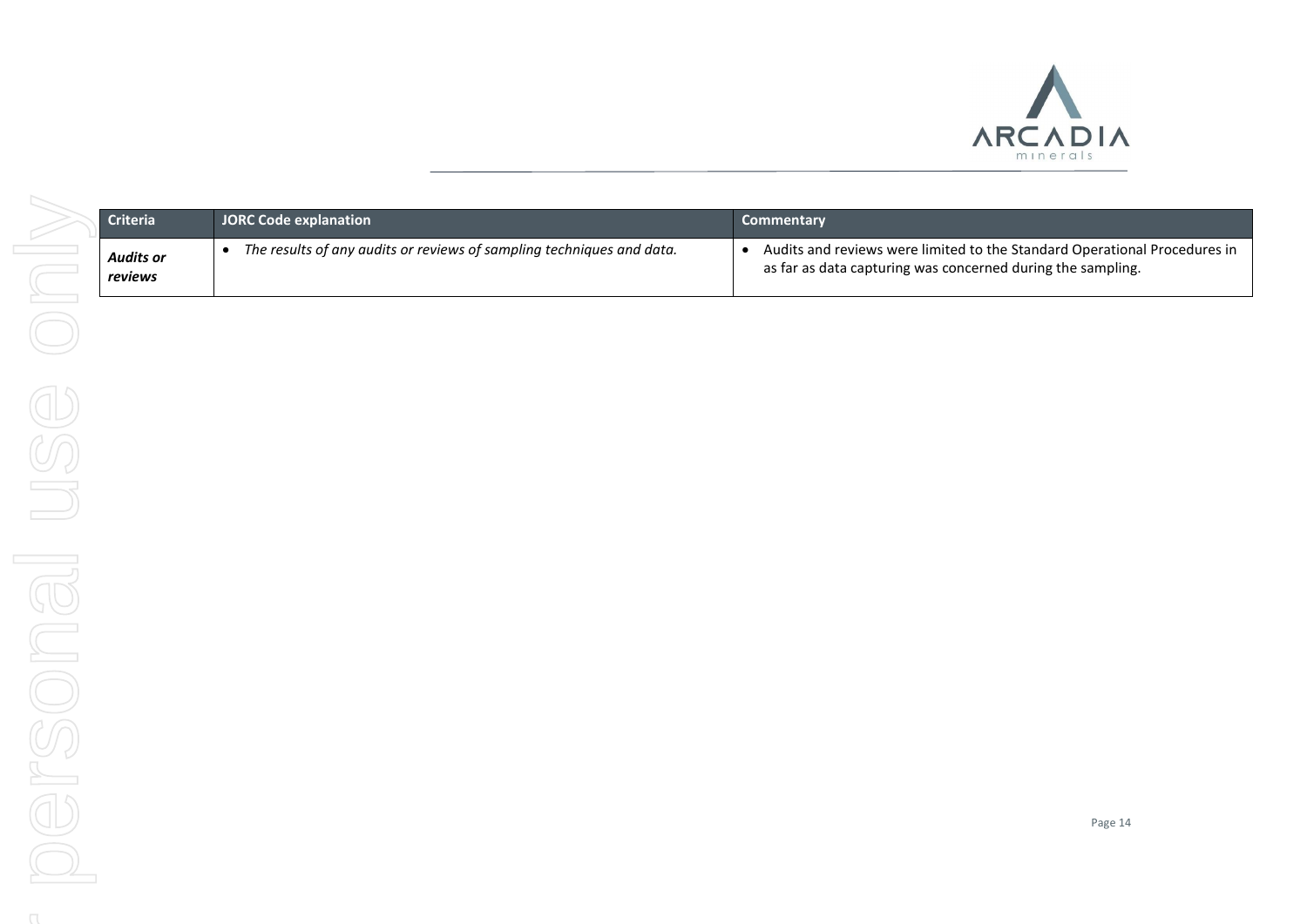

## **Section 2 Reporting of Exploration Results**

| <b>Criteria</b>                                         | <b>JORC Code explanation</b>                                                                                                                                                                                                                                                                                                                                                                                                                      | <b>Commentary</b>                                                                                                                                                                                                                                                                                                                                                                                                                                                                                                                                                                                                                                                                       |
|---------------------------------------------------------|---------------------------------------------------------------------------------------------------------------------------------------------------------------------------------------------------------------------------------------------------------------------------------------------------------------------------------------------------------------------------------------------------------------------------------------------------|-----------------------------------------------------------------------------------------------------------------------------------------------------------------------------------------------------------------------------------------------------------------------------------------------------------------------------------------------------------------------------------------------------------------------------------------------------------------------------------------------------------------------------------------------------------------------------------------------------------------------------------------------------------------------------------------|
| <b>Mineral</b><br>tenement and<br>land tenure<br>status | Type, reference name/number, location and ownership including<br>agreements or material issues with third parties such as joint ventures,<br>partnerships, overriding royalties, native title interests, historical sites,<br>wilderness or national park and environmental settings.<br>The security of the tenure held at the time of reporting along with any<br>$\bullet$<br>known impediments to obtaining a licence to operate in the area. | • The Bitterwasser Project area is east of Kalkrand in south central Namibia,<br>some 190 km south of Windhoek in the Hardap Region.<br>• The Bitterwasser Lithium Project comprise of three exclusive exploration<br>licences, EPLs 5353, 5354 and 5358, all held by Bitterwasser Lithium<br>Exploration (Pty) Ltd.<br>The project covers a total area of 59 323.09 hectares.<br>A land-use agreement, including access to the property for exploration has<br>been obtained through the Ministry of Agriculture, Water and Forestry of<br>Namibia and the two landowners of which the drilling took place.                                                                            |
| <b>Exploration</b><br>done by other<br>parties          | • Acknowledgment and appraisal of exploration by other parties.                                                                                                                                                                                                                                                                                                                                                                                   | A regional reconnaissance investigation in the form of a systematic field<br>survey covering the entire southern Namibia and some parts of the<br>Northern Cape Province of South Africa was done during 2009 and 2010.<br>The reconnaissance investigation was aimed at establishing the<br>prospectiveness of the area that could potentially sustain economic<br>exploitation of soda ash and lithium.                                                                                                                                                                                                                                                                               |
| Geology                                                 | • Deposit type, geological setting and style of mineralisation.                                                                                                                                                                                                                                                                                                                                                                                   | • The Main Bitterwasser Pan forms part of the Cenozoic aged Kalahari Group<br>and comprises a lithium, potassium and boron enriched sulphate-, chlorite-<br>and carbonate- saltpan.<br>Post-Cretaceous Brukkaros alkaline volcanics and sub-volcanics in the area<br>and are potential source rocks for the lithium.<br>• The presence of an active deep-seated connate/hydrothermal water<br>circulation network is suggested, which acts as a transport mechanism for<br>lithium bearing brines into the overlying Gordonia Formation pan<br>sediments.<br>High evaporation rates (>3200 mm/year) occurring in the area are<br>favourable for brine formation and salt-concentration. |
|                                                         |                                                                                                                                                                                                                                                                                                                                                                                                                                                   | Page 15                                                                                                                                                                                                                                                                                                                                                                                                                                                                                                                                                                                                                                                                                 |
|                                                         |                                                                                                                                                                                                                                                                                                                                                                                                                                                   |                                                                                                                                                                                                                                                                                                                                                                                                                                                                                                                                                                                                                                                                                         |
|                                                         |                                                                                                                                                                                                                                                                                                                                                                                                                                                   |                                                                                                                                                                                                                                                                                                                                                                                                                                                                                                                                                                                                                                                                                         |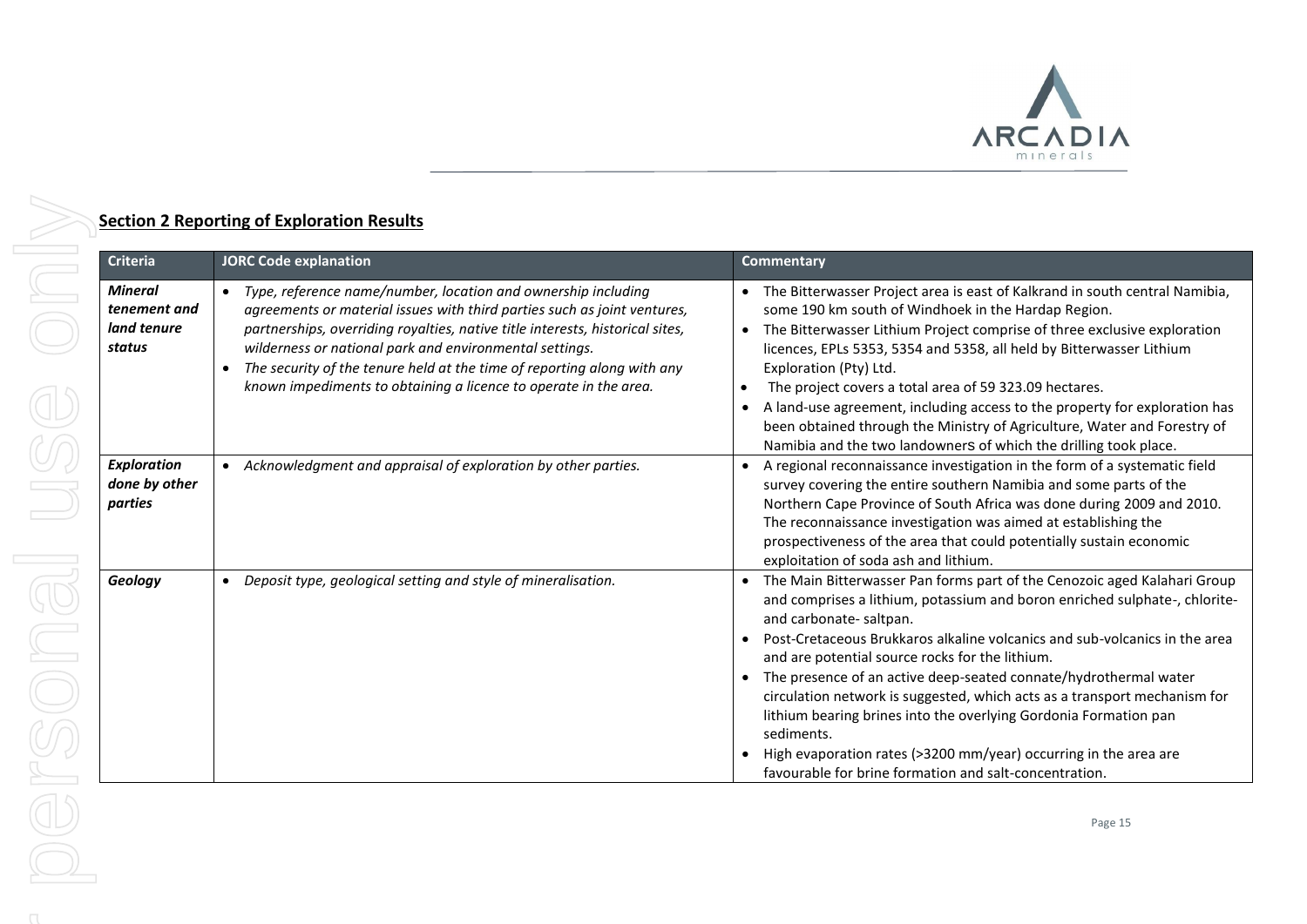

| <b>Criteria</b>                                                                 | <b>JORC Code explanation</b>                                                                                                                                                                                                                                                                                                                                                                                                                                                                                                                                                                                                                                                                                                              | <b>Commentary</b>                                                                                                                                             |
|---------------------------------------------------------------------------------|-------------------------------------------------------------------------------------------------------------------------------------------------------------------------------------------------------------------------------------------------------------------------------------------------------------------------------------------------------------------------------------------------------------------------------------------------------------------------------------------------------------------------------------------------------------------------------------------------------------------------------------------------------------------------------------------------------------------------------------------|---------------------------------------------------------------------------------------------------------------------------------------------------------------|
| <b>Drill hole</b><br><b>Information</b>                                         | • A summary of all information material to the understanding of the<br>exploration results including a tabulation of the following information for all<br>Material drill holes:<br>o easting and northing of the drill hole collar<br>elevation or RL (Reduced Level - elevation above sea level in metres) of<br>$\circ$<br>the drill hole collar<br>dip and azimuth of the hole<br>$\circ$<br>down hole length and interception depth<br>$\circ$<br>hole length.<br>$\circ$<br>If the exclusion of this information is justified on the basis that the<br>information is not Material and this exclusion does not detract from the<br>understanding of the report, the Competent Person should clearly explain<br>why this is the case. | • Drill results have been described in annexure 3 of this report and<br>all relevant data is included in the report.                                          |
| <b>Data</b><br>aggregation<br>methods                                           | In reporting Exploration Results, weighting averaging techniques, maximum<br>and/or minimum grade truncations (e.g., cutting of high grades) and cut-off<br>grades are usually Material and should be stated.<br>Where aggregate intercepts incorporate short lengths of high-grade results<br>and longer lengths of low-grade results, the procedure used for such<br>aggregation should be stated and some typical examples of such<br>aggregations should be shown in detail.<br>The assumptions used for any reporting of metal equivalent values should<br>be clearly stated.                                                                                                                                                        | • Two clay units was identified the Upper and Middle unit and each was in<br>samples independently.                                                           |
| Relationship<br>between<br>mineralisation<br>widths and<br>intercept<br>lengths | These relationships are particularly important in the reporting of Exploration<br>Results.<br>• If the geometry of the mineralisation with respect to the drill hole angle is<br>known, its nature should be reported.<br>If it is not known and only the down hole lengths are reported, there should<br>be a clear statement to this effect (e.g., 'down hole length, true width not<br>known').                                                                                                                                                                                                                                                                                                                                        | • The drill holes were all drilled vertical, with the clay units being horizontal.<br>• The mineralized clay thickness intercepted range from 1 m to 12.80 m. |
|                                                                                 |                                                                                                                                                                                                                                                                                                                                                                                                                                                                                                                                                                                                                                                                                                                                           |                                                                                                                                                               |